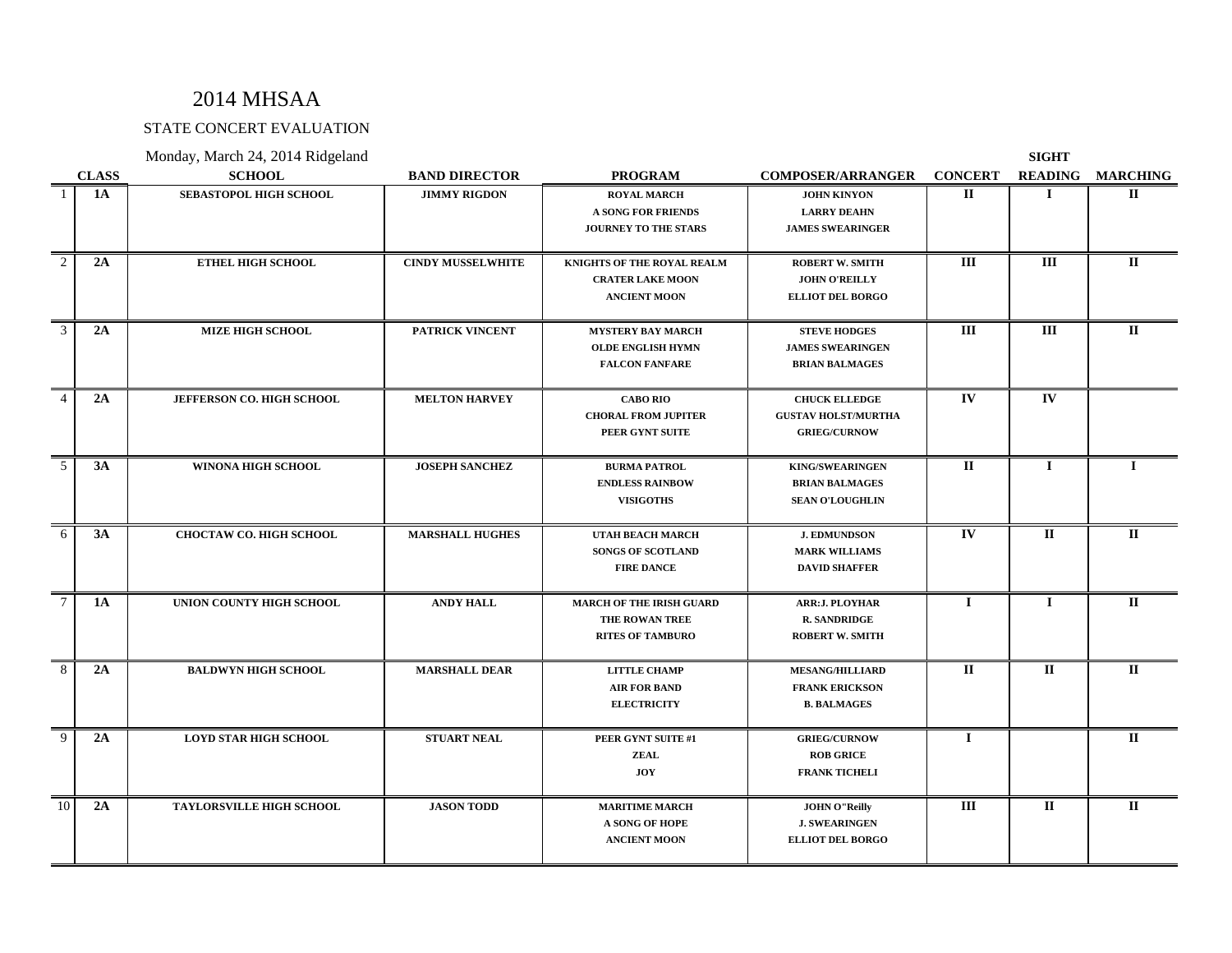| 11              | 2A | J Z GEORGE HIGH SCHOOL<br><b>SWEEPSTAKES</b>       | <b>LANE THOMPSON</b> | ST. PETERSBURG MARCH<br>OLDE ENGLISH HYMN<br>APPALACHIAN TAPESTRY        | <b>JOHNNIE VINSON</b><br><b>J. SWEARINGEN</b><br><b>DOUGLAS WAGNER</b> |  |  |
|-----------------|----|----------------------------------------------------|----------------------|--------------------------------------------------------------------------|------------------------------------------------------------------------|--|--|
| 12 <sub>1</sub> | 3A | <b>NETTLETON HIGH SCHOOL</b>                       | <b>ZACH LANGLEY</b>  | <b>ALLEGRO BABARO</b><br><b>FALLING LEAVES</b><br><b>ENCANTO</b>         | <b>BARTOK/WALLACE</b><br>JOHN FANNIN<br><b>ROBERT W. SMITH</b>         |  |  |
| 13 <sup>1</sup> | 5A | <b>RIDGELAND HIGH SCHOOL</b><br><b>SWEEPSTAKES</b> | KEITH MOFFAT         | NOBLES OF THE MYSTIC SHRINE<br><b>SHENANDOAH</b><br><b>THE ASCENSION</b> | <b>SOUSA/FENNELL</b><br><b>FRANK TICHELI</b><br><b>ROBERT W. SMITH</b> |  |  |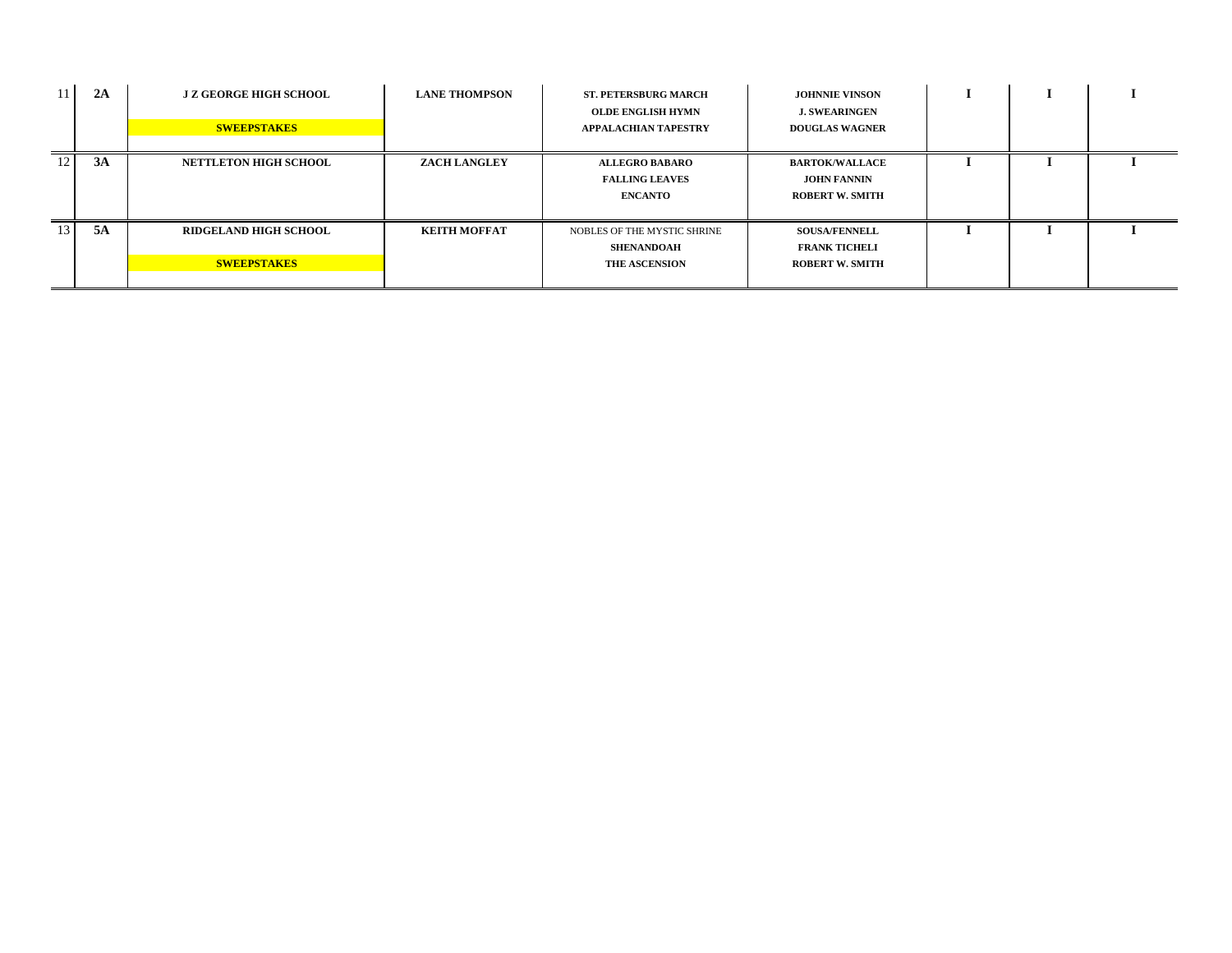### 2014 MHSAA STATE CONCERT EVALUATION

|                 |              | Tuesday, March 25, 2014 Ridgeland                |                                      |                                                                                      |                                                                              |                | <b>SIGHT</b>   |                 |
|-----------------|--------------|--------------------------------------------------|--------------------------------------|--------------------------------------------------------------------------------------|------------------------------------------------------------------------------|----------------|----------------|-----------------|
|                 | <b>CLASS</b> | <b>SCHOOL</b>                                    | <b>BAND DIRECTOR</b>                 | <b>PROGRAM</b>                                                                       | <b>COMPOSER/ARRANGER</b>                                                     | <b>CONCERT</b> | <b>READING</b> | <b>MARCHING</b> |
| -1              | 3A           | <b>MCLAURIN HIGH SCHOOL</b>                      | <b>JAMES KOESTLER</b>                | TRIUMPHANT FANFARE<br>THE ROWAN TREE<br><b>ENCANTO</b>                               | <b>RICHARD SAUCEDO</b><br><b>ROBERT SANDRIDGE</b><br>ROBERT W. SMITH         | T              |                | П               |
| $\overline{2}$  | 2A           | SCOTT CENTRAL HIGH SCHOOL                        | <b>BETTY PATTERSON</b>               | WINCHESTER MARCH<br>OLDE ENGLISH HYMN<br><b>GLORIOSO</b>                             | JOHN EDMONDSON<br><b>JAMES SWEARINGEN</b><br>ROBERT W. SMITH                 | $\rm II$       | $\rm II$       | $\mathbf{I}$    |
| $\overline{3}$  | 2A           | PHILADELPHIA HIGH SCHOOL                         | <b>WAYNE BENN</b><br>SIDNEY HAMILTON | <b>MILITARY ESCORT</b><br>A DISTANT LIGHT<br><b>TAPESTRY</b>                         | <b>BENNETT/SWEARINGEN</b><br><b>JAMES SWEARINGEN</b><br><b>BRUCE PEARSON</b> | $\rm II$       | $\mathbf{I}$   | $\Pi$           |
| $\overline{4}$  | 2A           | <b>LAKE HIGH SCHOOL</b>                          | <b>MARK S. DAVIS</b>                 | THE RINGMASTER<br><b>ASHFORD VARIATIONS</b><br><b>JOY</b>                            | <b>BURDEN</b><br><b>SWEARINGEN</b><br><b>TICHELI</b>                         | $\mathbf{I}$   | $\mathbf{I}$   | $\mathbf{I}$    |
| $\overline{5}$  | 2A           | <b>CLARKDALE HIGH SCHOOL</b>                     | <b>ANDREW PRYOR</b>                  | <b>NEWCASTLE MARCH</b><br>INVOCATION AND JUBILOSO<br><b>PINNACLE</b>                 | <b>JOHNNIE VINSON</b><br><b>CLAUDE T. SMITH</b><br><b>ROB GUICE</b>          | $\Pi$          | $\mathbf{I}$   | $\mathbf{I}$    |
| 6               | 6AII         | PETAL HIGH SCHOOL II                             | <b>RYAN SAUL</b>                     | <b>DANSE BOHEMIEN</b><br>PALSM 42<br>FIRE!                                           | RANDALL STANDRIDGE<br><b>SAMUEL HAZO</b><br><b>GARY GILROY</b>               | $\mathbf{I}$   | $\mathbf{I}$   | $\mathbf{I}$    |
| $7\phantom{.0}$ | 3A           | SE LAUDERDALE HIGH SCHOOL<br><b>SWEEPSTAKES</b>  | <b>SCOTT KRATZER</b>                 | <b>ALLIED HONOR</b><br>WHEN THE STARS BEGIN TO FALL<br><b>ANTARES</b>                | KARL KING/SWEARINGEN<br>FRED J. ALLEN<br><b>RICHARD SAUCEDO</b>              | $\mathbf{I}$   | $\mathbf{I}$   | $\mathbf{I}$    |
| 8               | 3A           | NORTH PONTOTOC BAND                              | <b>CLIFF MOORE</b>                   | FIRE!<br>THEY LED MY LORD AWAY<br>THREE AYRES FROM GLOUCESTER                        | <b>GARY P. GILROY</b><br><b>GORDON/F. ALLEN</b><br><b>HUGH STUART</b>        | $\Pi$          | $\mathbf{I}$   | $\mathbf{I}$    |
| $\overline{9}$  | 3A           | MOOREVILLE HIGH SCHOOL                           | <b>WALT NAMIE</b>                    | NEWCASTLE MARCH<br>IN THE SHINING OF THE STARS<br><b>COLD MOUNTAIN SAGA</b>          | <b>JOHNNY VINSON</b><br><b>ROBERT SHELDON</b><br><b>LARRY CLARK</b>          | $\Pi$          | $\mathbf{I}$   | $\mathbf{I}$    |
| 10              | 2A           | RICHTON HIGH SCHOOL                              | MICHAEL KEBODEAUX                    | <b>MARCH OF THE IRISH GUARD</b><br><b>INCANTATION AND RITUAL</b><br><b>AFTERBURN</b> | <b>JAMES PLOYHAR</b><br><b>BRIAN BALMAGES</b><br>RANDALL STANDRIDGE          | $\Pi$          | $\Pi$          |                 |
| 11              | 3A           | SOUTH PONTOTOC HIGH SCHOOL<br><b>SWEEPSTAKES</b> | <b>JOSHUA FORSYTHE</b>               | <b>INTO THE CLOUDS!</b><br>PSALM 42<br>ABINGTONRIDGE OVERTURN                        | <b>RICHARD SAUCEDO</b><br>ARR: S. HAZO<br><b>ED HUCKEBY</b>                  | $\mathbf{I}$   | $\mathbf{I}$   | $\mathbf{I}$    |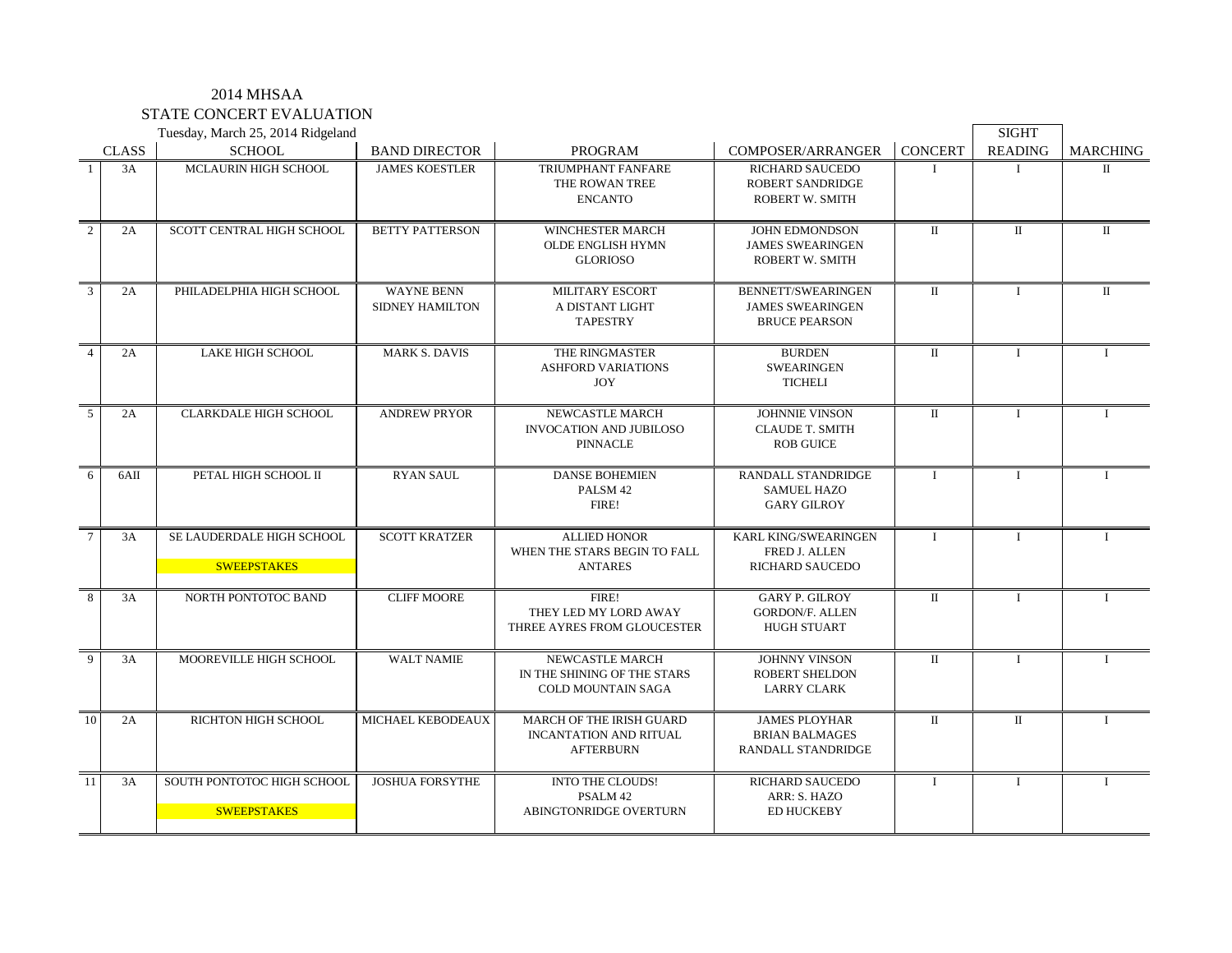| 12 | 2A | MANTACHIE HIGH SCHOOL<br><b>SWEEPSTAKES</b> | <b>JOSHUA ROBINSON</b> | FANFARE FOR THE UNSUNGHERO<br>TOO BEAUTIFUL FOR WORDS<br><b>ELECTRICITY</b> | MATT CONAWAY<br>ROB GRICE<br><b>BRIAN BALMAGES</b>  |  |  |
|----|----|---------------------------------------------|------------------------|-----------------------------------------------------------------------------|-----------------------------------------------------|--|--|
| 13 | 3A | KOSSUTH HIGH SCHOOL                         | BRANDON HARVELL        | SOARING!<br>SONG OF SOLACE<br>A RIVER'S FURY                                | <b>ERIK MORALES</b><br>LARRY NEECK<br>J. SWEARINGEN |  |  |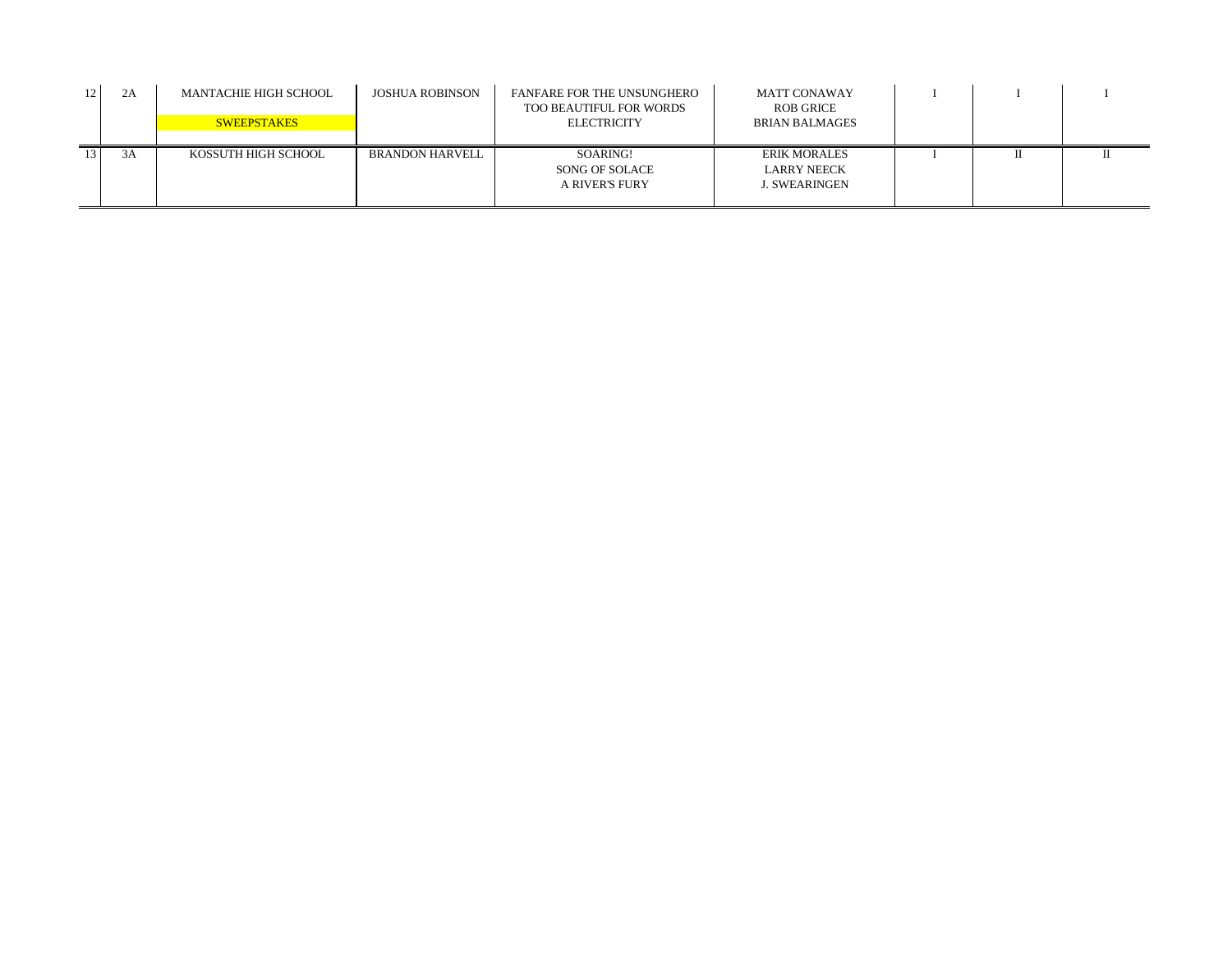**STATE CONCERT EVALUATION RIDGELAND**

|                 | <b>CLASS</b> | Wednesday, March 26, 2014<br><b>SCHOOL</b>          | Ridgeland<br><b>BAND DIRECTOR</b>             | <b>PROGRAM</b>                                                                            | <b>COMPOSER/ARRANGER</b>                                                     | <b>CONCERT</b>       | <b>SIGHT</b><br><b>READING</b> | <b>MARCHING</b> |
|-----------------|--------------|-----------------------------------------------------|-----------------------------------------------|-------------------------------------------------------------------------------------------|------------------------------------------------------------------------------|----------------------|--------------------------------|-----------------|
|                 | 3A           | ST. ANDREW'S HIGH SCHOOL                            | DR. DENNIS CRANFORD                           | <b>OLYMPUS</b><br>ON A HYMNSONG OF BLISS<br><b>RESPLENDENT IN GLORY</b>                   | <b>MIKE HANNICKEL</b><br><b>DAVID HOLSINGER</b><br><b>DENNIS R. CRANFORD</b> |                      |                                | N/A             |
| 2               | 3A           | MORTON HIGH SCHOOL                                  | <b>LEE RIGDON</b>                             | MARCH OF THE BELGIAN PARATROOPERS<br>WITH QUIET COURAGE<br><b>GOLLIWOGG'S CAKEWALK</b>    | LEEMANS/SWEARINGEN<br><b>DAEHN</b><br><b>DEBUSSY/LEWIS</b>                   | $\scriptstyle\rm II$ | $\mathbf{I}$                   | 1               |
| $\overline{3}$  | 3A           | <b>FOREST HIGH SCHOOL</b>                           | <b>JUSTIN WALLACE</b><br><b>KEVIN BISHOP</b>  | <b>GRAND GALOP</b><br>THERE WILL COME SOFT RAINS<br><b>HYMNSONG VARIANTS</b>              | JOHNNIE VINSON<br><b>ROBERT SHELDON</b><br><b>ROBERT W. SMITH</b>            | $\scriptstyle\rm II$ | $\mathbf{I}$                   | 1               |
| $\overline{4}$  | 2A           | RALEIGH HIGH SCHOOL                                 | PAUL HARRISON                                 | <b>DNA</b>                                                                                |                                                                              |                      |                                |                 |
| 5               | 2A           | UNION HIGH SCHOOL                                   | <b>ADAM DEVENNEY</b><br><b>KATIE DEVENNEY</b> | <b>SOLARA</b><br>IN THE SHINING OF THE STARS<br><b>EXALATATION</b>                        | <b>ERIC OSTERLING</b><br><b>ROBERT SHELDON</b><br><b>J. SWEARINGEN</b>       | П                    | $\mathbf{I}$                   | 1               |
| 6               | 3A           | WESSON HIGH SCHOOL                                  | TIMOTHY POWELL                                | LITTLE CHAMP<br>IN THE SHINING OF THE STARS<br><b>ENCANTO</b>                             | TED MESANG<br><b>ROBERT SHELDON</b><br><b>ROBERT W. SMITH</b>                | $\scriptstyle\rm II$ | $\mathbf{I}$                   | L               |
| $7\phantom{.0}$ | 3A           | SUMRALL HIGH SCHOOL<br><b>SWEEPSTAKES</b>           | <b>WILLIAM GARNER</b>                         | THE HOMETOWN BOY<br>WEST HIGHLANDS SOJOURN<br><b>JOY REVISITED</b>                        | K. KING/SWEARINGEN<br>R. SHELDON<br><b>FRANK TICHELI</b>                     | $\bf{I}$             | $\mathbf I$                    | $\bf{I}$        |
| 8               | 3A           | <b>BOONEVILLE HIGH SCHOOL</b><br><b>SWEEPSTAKES</b> | <b>JOHN ENERSON</b><br><b>LORA EMERSON</b>    | <b>AWAKENING HILLS</b><br><b>AT SUNRISE</b><br><b>RIDE</b>                                | RICHARD SAUCEDO<br><b>ROB ROMEYN</b><br><b>SAMUEL HAZO</b>                   | $\mathbf{I}$         | $\mathbf{I}$                   | $\bf{I}$        |
| 9               | 3AII         | ABERDEEN HIGH BAND II                               | <b>KENNETH CLAY</b>                           | THE WHIRLYBIRD MARCH<br><b>AZURE HILLS</b><br>WHEN SUMMER TAKES FLIGHT UPON CRYSTAL WAVES | <b>J. EDMONSON</b><br><b>STEVE HODGES</b><br>ROBERT W. SMITH                 | $\scriptstyle\rm II$ | $\mathbf{I}$                   | T               |
| 10              | 5AII         | VICKSBURG HIGH BAND II                              | <b>TERRY SNEED</b>                            | ALLIED HONOR MARCH<br>A SONG OF HOPE<br>CEREMONY, CHANT & RITUAL                          | <b>KL KING/SWEARINGEN</b><br><b>SWEARINGEN</b><br><b>DAVID SHAFFER</b>       | $\scriptstyle\rm II$ | $\mathbf{I}$                   | $\mathbf{I}$    |
| 11              | 5AII         | <b>GAUTIER HIGH BAND II</b>                         | <b>MARK BRYANT</b>                            | <b>ESCAPADA</b><br><b>REFLECTIONS</b><br>A TALLIS PRELUDE                                 | <b>DAVID MOORE</b><br><b>SWEARINGEN</b><br><b>DOUGLAS AKEY</b>               | $\mathbf{I}$         | $\mathbf{I}$                   | $\mathbf{I}$    |
| 12              | 2A           | EUPORA HIGH SCHOOL                                  | <b>CHAD HAWKINS</b>                           | NOBLES OF THE MYSTIC SHRINE<br>THE ROWAN TREE<br>AMERICAN FOLK SUITE                      | SOUSA/ARR: FENNELL<br>R. STANDRIDGE<br><b>BARRY KOPETZ</b>                   | $\mathbf{I}$         | $\mathbf{I}$                   | $\mathbf{I}$    |
| 13              | 3A           | ABERDEEN HIGH SCHOOL                                | <b>TONI REECE</b>                             | <b>DANSE CARNIVALE</b><br><b>DEIR IN DEL</b><br><b>VISIONS OF FLIGHT</b>                  | R. STANDRIDGE<br><b>WARREN BARKER</b><br><b>ROBERT SHELDON</b>               | П                    | $\mathbf I$                    | $\bf{I}$        |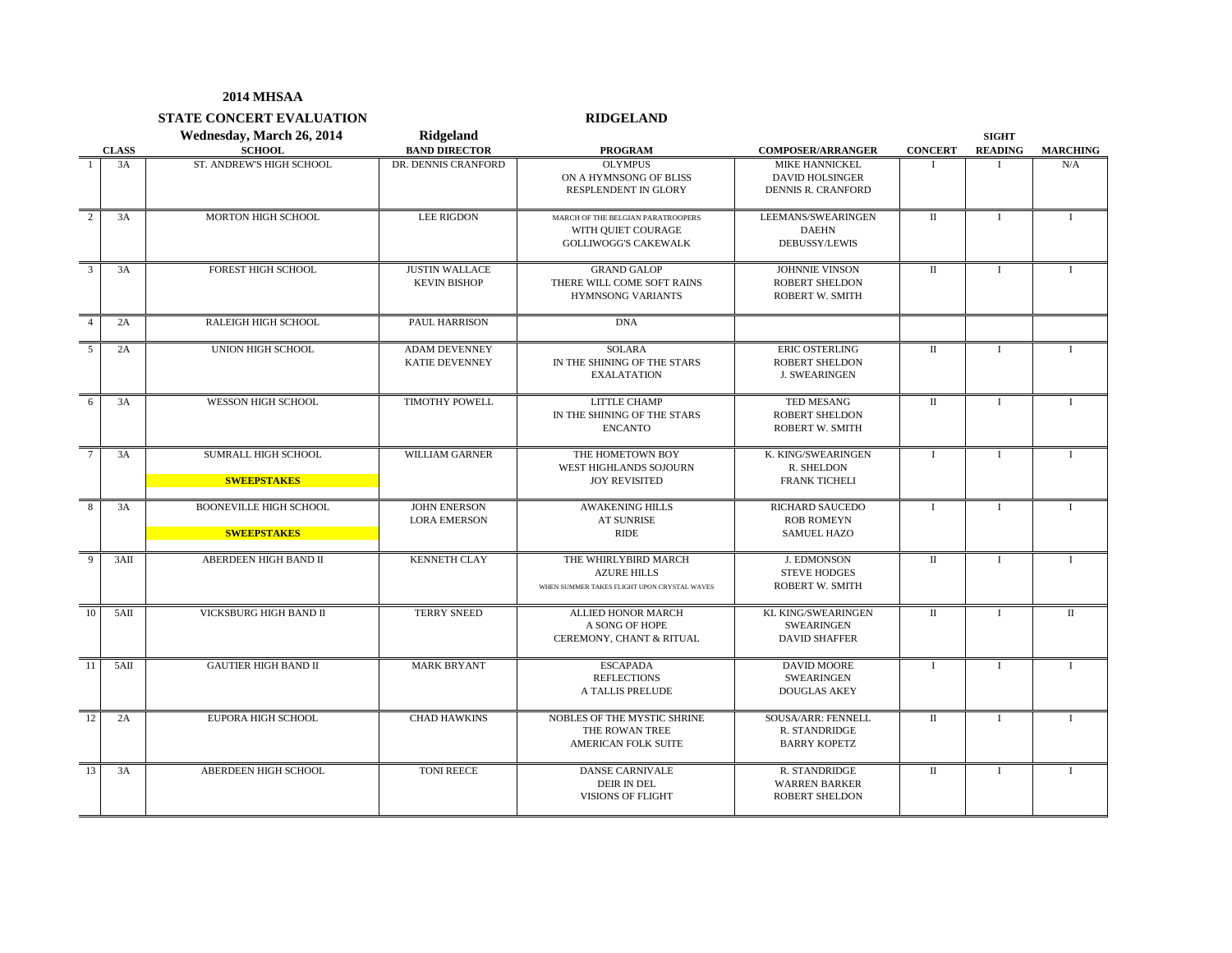| 14 | 3A | <b>LOUISVILLE HIGH SCHOOL</b>                    | <b>BRIAN MALONE</b>   | <b>SPANIA</b><br><b>ABINGTON RIDGE</b><br>COUNTERBALANCE                              | <b>DAVID SHAFFER</b><br><b>ED HUCKEBY</b><br><b>TODD STALTER</b> |   |       |  |
|----|----|--------------------------------------------------|-----------------------|---------------------------------------------------------------------------------------|------------------------------------------------------------------|---|-------|--|
| 15 | 3A | SEMINARY HIGH SCHOOL                             | <b>WADE BOUCHARD</b>  | <b>COURAGE</b><br><b>GREAT IS THEY FAITHFULNESS</b><br><b>AWAKENING HILLS</b>         | H. BENNETT/L. CLARK<br><b>W.RUNYAN/L SHELTON</b><br>R. SAUCEDO   | П | $\Pi$ |  |
| 16 | 5A | <b>CENTER HILL HIGH</b><br><b>SWEEPSTAKES</b>    | <b>NOLAN JONES</b>    | <b>FAIREST OF THE FAIR</b><br>THE LARK IN THE CLEAR AIR<br>PRELUDE, SICILIANO & RONDO | <b>SOUSA</b><br><b>CLIFTON TAYLOR</b><br><b>MALCOLM ARNOLD</b>   |   |       |  |
| 17 | 5A | WEST HARRISON HIGH SCHOOL                        | TIM GARRETT           | <b>CIRCUS DAYS</b><br>PRELUDE, SICILLIANO & RONDO<br><b>WINDSPRINTS</b>               | KING/SCHISSEL<br><b>ARNOLD/PALMER</b><br><b>SAUCEDO</b>          |   |       |  |
| 18 | 5A | <b>LONG BEACH HIGH SCHOOL</b>                    | STEPHEN A. LONG       | <b>CIRCUS DAYS</b><br>AMERICAN FOLK RHAPSODY, #3<br><b>FLOURISH FOR WIND BAND</b>     | KING/SCHISSEL<br><b>CLARE GRUNDMAN</b><br>R. VAUGHAN WILLIAMS    |   |       |  |
| 19 | 5A | <b>GAUTIER HIGH SCHOOL</b><br><b>SWEEPSTAKES</b> | <b>CHRIS MCARTHUR</b> | <b>KIEFER'S SPECIAL</b><br>WITH QUIET COURAGE<br><b>HAVENDANCE</b>                    | W. H. KEIFER<br><b>LARRY DAEHN</b><br><b>DAVID HOLSINGER</b>     |   |       |  |
| 20 | 5A | LEWISBURG HIGH SCHOOL                            | <b>KIM HALLMARK</b>   | <b>FAIREST OF THE FAIR</b><br><b>AMMERLAND</b><br><b>SEDONA</b>                       | <b>SOUSA</b><br><b>JACOB DE HAAN</b><br><b>STEVEN REINEKE</b>    | П |       |  |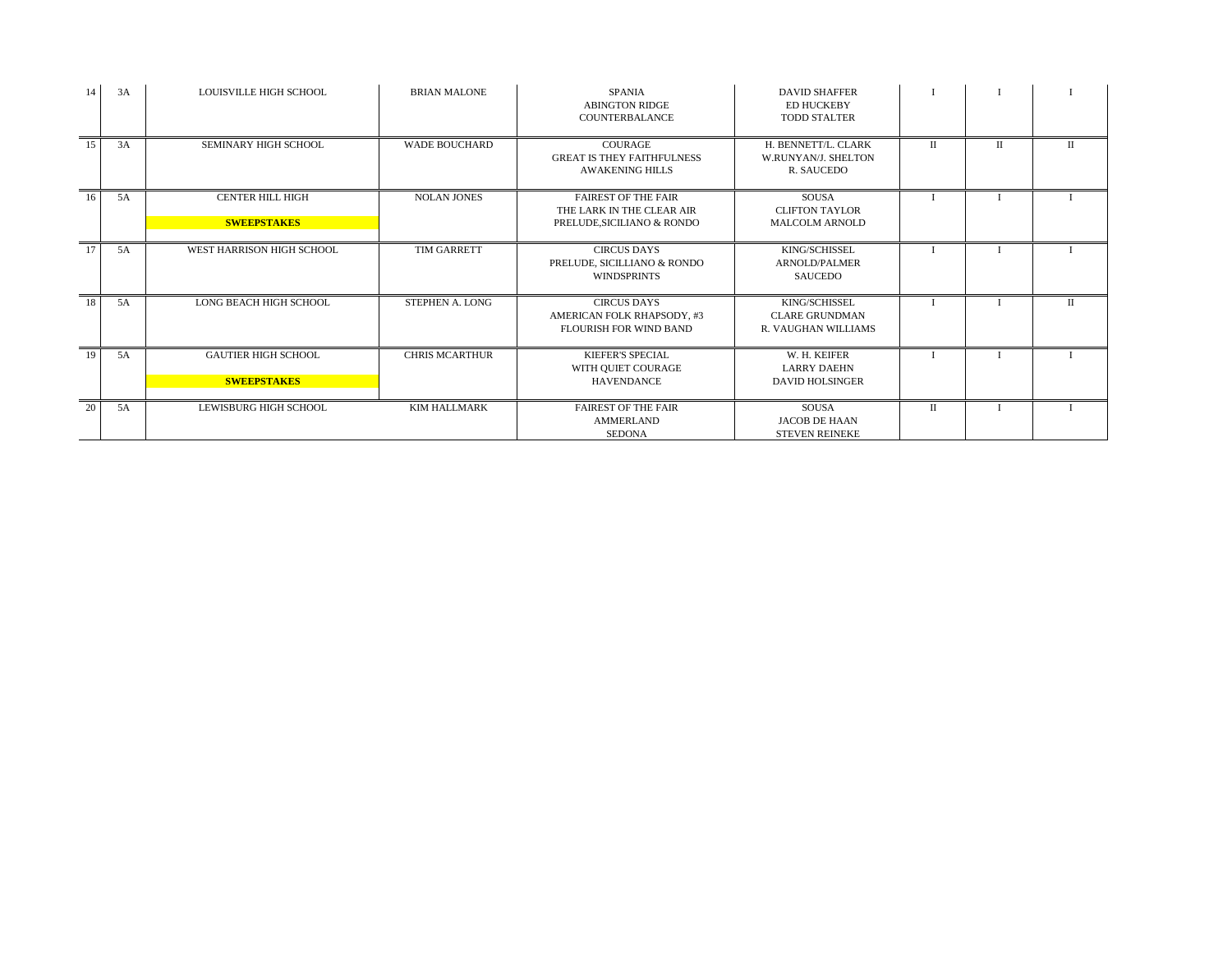**STATE CONCERT EVALUATION**

|                |              | Thursday, March 27, 2014                            | <b>Ridgeland</b>                               |                                                                                    |                                                                       |                             | <b>SIGHT</b>         |                         |
|----------------|--------------|-----------------------------------------------------|------------------------------------------------|------------------------------------------------------------------------------------|-----------------------------------------------------------------------|-----------------------------|----------------------|-------------------------|
|                | <b>CLASS</b> | <b>SCHOOL</b>                                       | <b>BAND DIRECTOR</b>                           | <b>PROGRAM</b>                                                                     | COMPOSER/ARRANGER CONCERT                                             |                             |                      | <b>READING MARCHING</b> |
|                | 5A           | <b>GERMANTOWN HIGH SCHOOL</b><br><b>SWEEPSTAKES</b> | <b>JUSTIN HARVINSON</b>                        | <b>EMBLEM OF UNITY</b><br>A LONGFORD LEDGEND<br>PERSISTENCE                        | <b>J.J. RICHARDS</b><br><b>ROBERT SHELDON</b><br>R. SAUCEDO           |                             |                      |                         |
|                |              |                                                     |                                                |                                                                                    |                                                                       |                             |                      |                         |
| $\overline{2}$ | 3A           | FRANKLIN CO. HIGH SCHOOL                            | <b>JOSHUA LANDRUM</b>                          | THEY LED MY LORD AWAY<br>ACADEMIC FESTIVAL OVERTURE<br>THE GOLD RUSH OF 1849       | <b>GORDON/F. ALLEN</b><br><b>BRAHMS/M. STORY</b><br><b>ROB GRICE</b>  | <b>COMMENTS</b>             | <b>ONLY</b>          |                         |
| 3              | 3A           | <b>CRYSTAL SPRINGS HIGH SCHOOL</b>                  | <b>SHELSEA BUCKHALTER</b><br><b>ERIC JAMES</b> | <b>SOLARA</b><br><b>NEMESIS</b><br><b>AGE OF EMPIRES</b>                           | <b>ERIC OSTERLING</b><br><b>GARY FAGAN</b><br><b>ROB GRICE</b>        |                             | $\mathbf{I}$         |                         |
| $\overline{4}$ | 1A           | STRINGER HIGH SCHOOL                                | <b>MANDI KING</b>                              | <b>FLYING TIGERS</b><br><b>EXPRESSIONS</b><br><b>ZEAL</b>                          | <b>DAVID SHAFFER</b><br><b>BILL CALHOUN</b><br><b>ROB GRICE</b>       | $\rm II$                    | Ш                    | $\mathbf{I}$            |
| 5              | 5A           | <b>CLARKSDALE HIGH SCHOOL</b>                       | VICTOR MCDOWELL                                | ORANGE BOWL MARCH<br>SILVER JUBILEE OVERTURE<br><b>HYMN FOR A CHILD</b>            | FILLMORE/BALENT<br><b>EDMONSDSON</b><br><b>SWEARINGEN</b>             | III                         | III                  | N/A                     |
| 6              | 3A           | <b>INDEPENDENCE HIGH SCHOOL</b>                     | <b>JUSTIN BIXLER</b>                           | PRIDE OF THE REGIMENT<br>IN THE SHINING OF THE STARS<br>PORTRAIT OF A CLOWN        | <b>NANCY SHELDON</b><br><b>ROBERT SHELDON</b><br><b>FRANK TICHELI</b> | $\mathbf{H}$                | $\mathbf{I}$         | Ι                       |
| $\tau$         | 5A           | VICKSBURG HIGH SCHOOL                               | <b>JEREMY DONALD</b>                           | MEN OF OHIO<br>LUX AURUMQUE<br>TO DANCE IN THE SECRET GARDEN                       | FILLMORE/FOSTER<br><b>ERIC WHITACRE</b><br><b>ROBERT SMITH</b>        | $\mathbf{I}$                | $\scriptstyle\rm II$ | $\rm II$                |
| 8              | 5A           | SOUTH JONES HIGH SCHOOL                             | <b>ARTIE ADAMS</b>                             | THE ACROBATS<br>THE SEAL LULLABY<br><b>HUNGARIAN DANCE</b>                         | <b>DAVID REED</b><br><b>ERIC WHITACRE</b><br><b>BRAHMS/LONGFIELD</b>  | $\mathbf{I}$                | $\mathbf{I}$         | $\mathbf{I}$            |
| 9              | 2A           | <b>ENTERPRISE HIGH SCHOOL</b>                       | <b>JILL SHUMAKER</b>                           | <b>NEW FOREST MARCH</b><br><b>POEME</b><br><b>UNDER AN IRISH SKY</b>               | <b>J. VINSON</b><br><b>TODD STALTER</b><br><b>LARRY NEECK</b>         | $\mathbf{I}$                | $\mathbf{I}$         | $\mathbf{I}$            |
| 10             | 6AIII        | MERIDIAN HIGH BAND III                              | <b>RANDY WAYNE</b>                             | <b>CHAMPIONS OF FREEDOM</b><br><b>BALLADAIR</b><br>ANTAGONIST                      | <b>KEN HARRIS</b><br><b>FRANK ERICKSON</b><br><b>LARRY CLARK</b>      | $\mathop{\rm III}\nolimits$ | III                  |                         |
| 11             | 5AII         | <b>SOUTH JONES BAND II</b>                          | <b>BRIAN JOYCE</b>                             | <b>SEMPER PARATUS</b><br>AS TEARS FALL ON DAWN'S NEW LIGHT<br><b>KENTUCKY 1800</b> | VAN BOSKERCK/BRUBAKER<br><b>SAUCEDO</b><br><b>GRUNDMAN</b>            | $\mathbf{I}$                | $\bf{I}$             |                         |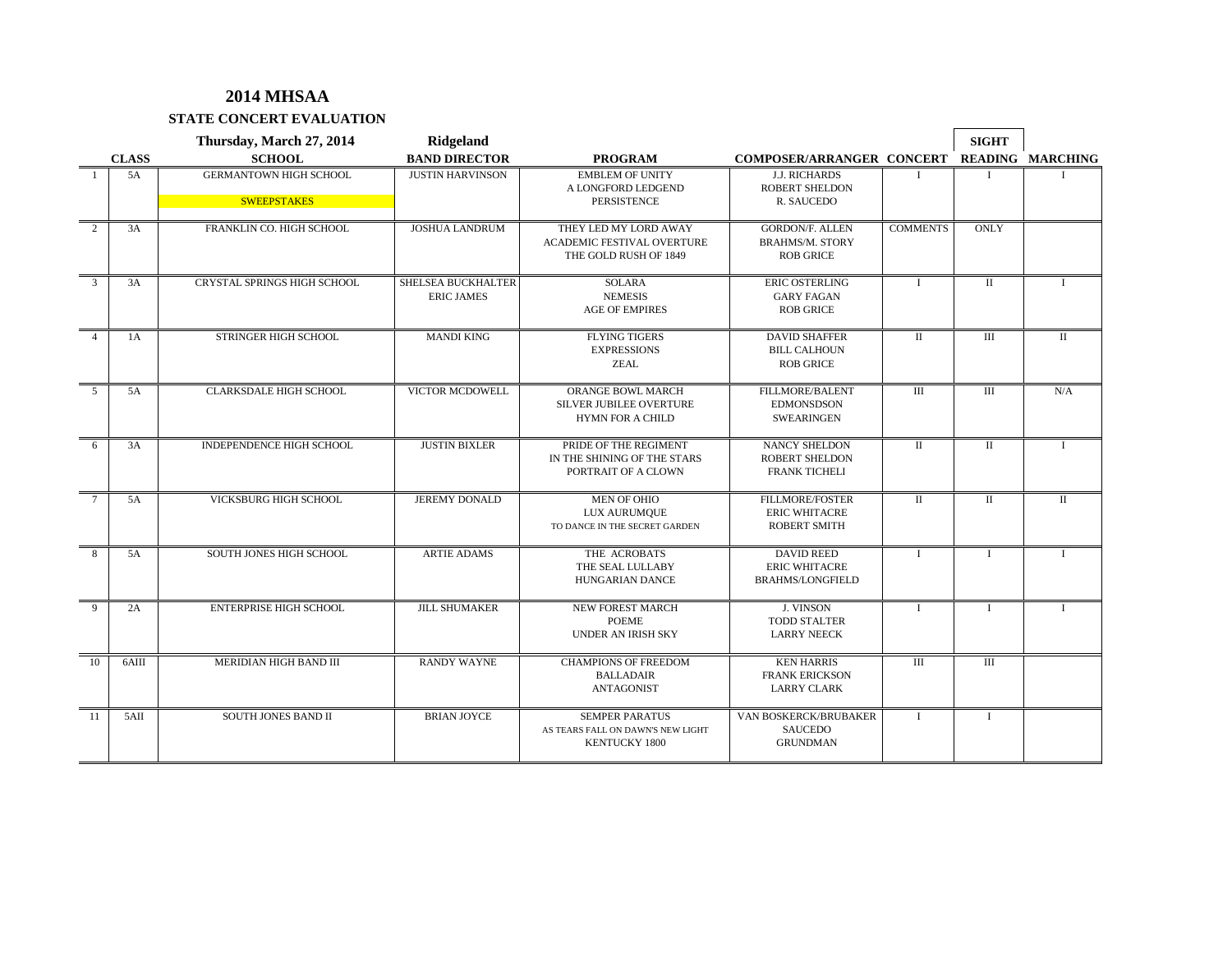| 12 | 5AII | MERIDIAN HIGH BAND II                            | <b>AMBER ROLAND</b>   | NOBLES OF THE MYSTIC SHRINE<br><b>AGE OF EMPIRES</b><br><b>IUBILANCE</b>           | SOUSA/BULLOCK<br><b>GRICE</b><br><b>SWEARINGEN</b>                  | П              |              |              |
|----|------|--------------------------------------------------|-----------------------|------------------------------------------------------------------------------------|---------------------------------------------------------------------|----------------|--------------|--------------|
| 13 | 5A   | <b>GEORGE CO. HIGH SCHOOL</b>                    | <b>ANTON RAYBURN</b>  | <b>COURAGE</b><br>A KIND AND GENTLE SOUL<br>SONGS OF THE BASQUE                    | BENNETT/CONTORNO<br><b>SWEARINGEN</b><br><b>RUDGERS</b>             | $\Pi$          | П            |              |
| 14 | 5A   | <b>OXFORD HIGH SCHOOL</b><br><b>SWEEPSTAKES</b>  | <b>MEL MORSE</b>      | <b>CIRCUS DAYS</b><br><b>SALVATION IS CREATED</b><br>TO DANCE IN THE SECRET GARDEN | KING/SCHISSEL<br>TSCHESNOKOV/WAGNER<br><b>ROBERT SMITH</b>          |                |              |              |
| 15 | 3A   | <b>EAST SIDE HIGH SCHOOL</b>                     | <b>MARCUS LEWIS</b>   | AGGRESSIVO<br>AS TEARS FALL ON DAWN'S NEW LIGHT<br><b>ELECTRICITY</b>              | <b>STANDRIDGE</b><br><b>SAUCEDO</b><br><b>BALMAGES</b>              | Ш              | П            | N/A          |
| 16 | 5A   | <b>EAST CENTRAL HIGH SCHOOL</b>                  | <b>BRANDON WILSON</b> | <b>GENIUS</b><br>SONG WITHOUT WORDS<br><b>KINETIC ENERGY</b>                       | <b>BENNETT/CLARK</b><br>HOLST/STORY<br><b>LARRY CLARK</b>           | П              | П            |              |
| 17 | 3A   | ALCORN CENTRAL HIGH SCHOOL                       | <b>ERIC PERRY</b>     | <b>TALL CEDARS</b><br>COME THOU FOUNT OF EVRY BLESSING<br><b>GOLDEN EAGLE</b>      | <b>ERIC OSTERLING</b><br><b>JAY DAWSON</b><br><b>ROLAND BARRETT</b> | $\mathbf{III}$ | $\mathbf{H}$ | $\mathbf{I}$ |
| 18 | 5A   | LAKE CORMORANT HIGH SCHOOL<br><b>SWEEPSTAKES</b> | <b>JAMIE YOUNG</b>    | <b>GRANT THEM ETERNAL REST</b><br><b>CARMINA BURANA</b><br><b>SOUND OFF MARCH</b>  | <b>BOYSEN</b><br><b>CARL ORFF</b><br>SOUSA/BOURGEOIS                |                |              |              |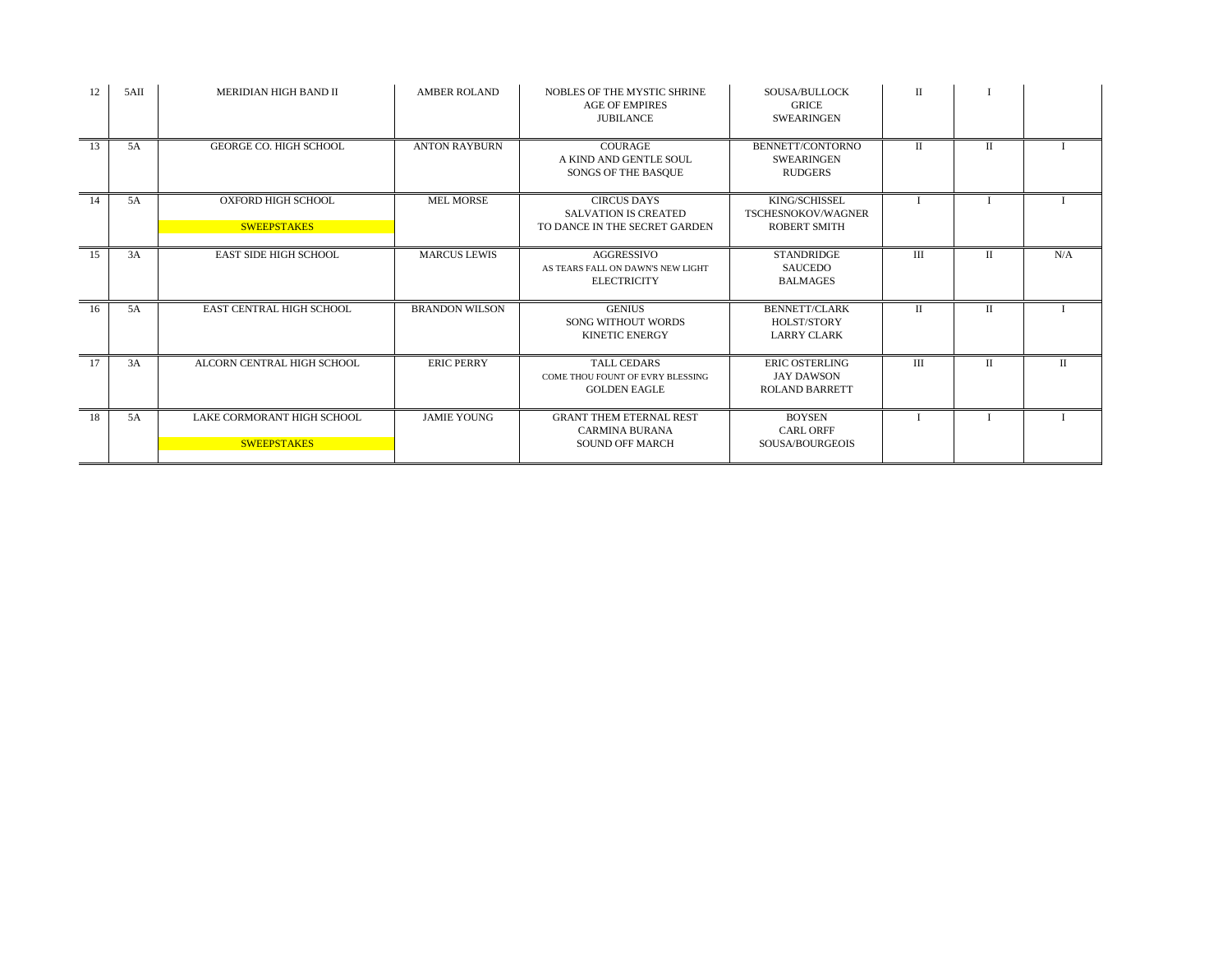## **STATE CONCERT EVALUATION**

|                |              | Friday, March 28, 2014 Ridgeland             |                                                                  |                                                                                 |                                                                     |                 | <b>SIGHT</b>   |                 |
|----------------|--------------|----------------------------------------------|------------------------------------------------------------------|---------------------------------------------------------------------------------|---------------------------------------------------------------------|-----------------|----------------|-----------------|
|                | <b>CLASS</b> | <b>SCHOOL</b>                                | <b>BAND DIRECTOR</b>                                             | <b>PROGRAM</b>                                                                  | <b>COMPOSER/ARRANGER</b>                                            | <b>CONCERT</b>  | <b>READING</b> | <b>MARCHING</b> |
| $\mathbf{1}$   | 5A           | CALLAWAY HIGH SCHOOL                         | <b>CURTIS LUCKETT, JR</b>                                        | <b>BONDS OF UNITY</b><br>SUNCOAST CARNIVAL<br><b>DEEP RIVER</b>                 | <b>KARL KING</b><br>D. SCHAFFER<br><b>J. SWEARINGEN</b>             | $\mathbf{I}$    | $\mathbf{I}$   |                 |
| $\overline{2}$ | 5A           | <b>BROOKHAVEN HIGH SCHOOL</b>                | <b>CLAY WHITTINGTON</b>                                          | <b>CENOTAPH</b><br><b>AMMERLAND</b><br>THE GATHRUNG OF THE YEOMEN               | <b>JACK STAMP</b><br><b>JACOB DE HAAN</b><br>R. SMITH               | $\mathbf{I}$    | $\mathbf I$    | $\rm II$        |
| 3              | 5A           | MCCOMB HIGH SCHOOL                           | <b>LEONARD MCDONALD</b>                                          | <b>DEEP RIVER</b><br>ON A HYMN SONG OF LOWELL MASON<br><b>CROSSGATE</b>         | <b>SWEARINGEN</b><br><b>HOLSINGER</b><br><b>JAMES BARNES</b>        | $\mathbf{I}$    | $\mathbf{I}$   | $\mathbf{I}$    |
| $\overline{4}$ | 5A           | WEST JONES HIGH SCHOOL<br><b>SWEEPSTAKES</b> | <b>MARK LAIRD</b>                                                | EL ARCO DE LOS CABOS<br><b>AT SUNRISE</b><br><b>CROSSGATE</b>                   | <b>HUCKEBY</b><br><b>ROMEYN</b><br><b>J. BARNES</b>                 | $\mathbf{I}$    | $\mathbf{I}$   | $\mathbf{I}$    |
| 5              | 3A           | <b>HOLLY SPRINGS</b>                         | <b>GLENN FAULKNER</b>                                            | <b>PINNACLE</b><br><b>ZEAL</b>                                                  | <b>ROB RICE</b><br><b>ROB RICE</b>                                  | <b>COMMENTS</b> | <b>ONLY</b>    |                 |
| 6              | 5A           | LAUREL HIGH SCHOOL                           | DAVID LOTT<br><b>BERNADETTE WILSON</b><br><b>KENDRICK PURVIS</b> | <b>MISS LIBERTY</b><br><b>BLUE RIDGE SAGA</b><br><b>ACCLAMATIONS</b>            | KING/SWEARINGEN<br><b>SWEARINGEN</b><br><b>ED HUCKABEE</b>          | $\mathbf{I}$    | $\mathbf{I}$   | $\mathbf{I}$    |
| $\tau$         | 5A           | WAYNE CO. HIGH SCHOOL<br><b>SWEEPSTAKES</b>  | <b>MATT WALKER</b>                                               | <b>EMBLEM OF UNITY</b><br>DEIR IN DE<br><b>ALLEGRO BARBARO</b>                  | RICHARDS/SWEARINGEN<br>ARR: WARREN BARKER<br><b>BARTOCK/WALLACE</b> | $\mathbf{I}$    | $\mathbf{I}$   | $\mathbf{I}$    |
| 8              | 5A           | NESHOBA CENTRAL HIGH<br><b>SWEEPSTAKES</b>   | <b>DANIEL WADE</b>                                               | <b>CORCORAN CADETS MARCH</b><br><b>GATHERING PLACES</b><br>NATHAN HALE TRIOLOGY | <b>SOUSA</b><br>PIERRE LA PLANT<br><b>J. CURNOW</b>                 | $\mathbf I$     | $\mathbf I$    | $\mathbf{I}$    |
| 9              | 5AII         | SALTILLO HIGH BAND II                        | <b>ROBIN HILL</b>                                                | <b>SANTIAGO MARCH</b><br>THEY LED MY LORD AWAY<br>CRYSTAL MEDALLION OVERTURE    | <b>KARL KING</b><br><b>GORDON/ALLEN</b><br><b>ED HUCKEBY</b>        | $\mathbf{I}$    | $\mathbf{I}$   |                 |
| 10             | 1A           | <b>CHARLESTON HIGH SCHOOL</b>                | TIM FERGUSON<br><b>JENNI FERGUSON</b>                            | <b>ACTIVITY MARCH</b><br>TWO BRITISH FOLK SONGS<br><b>INTO THE CLOUDS</b>       | <b>BENNNETT/CLARK</b><br><b>ELLIOT DEL BORGO</b><br><b>SAUCEDO</b>  | $\Pi$           | $\mathbf{H}$   | N/A             |
| 11             | 5A           | STONE HIGH SCHOOL<br><b>SWEEPSTAKES</b>      | <b>IDA MITCHELL</b>                                              | <b>JOY</b><br><b>LOCH LOMOND</b><br><b>JUBILEE OVERTURE</b>                     | <b>JOSEPH CURIALE</b><br><b>FRANK TICHELI</b><br>PHILLIP SPARKE     | $\mathbf{I}$    | $\mathbf{I}$   | $\mathbf{I}$    |
| 12             | 5A           | PEARL RIVER CENTRAL H S                      | <b>STEVEN KERSHAW</b>                                            | PEACEMAKER<br>ON A HYMNSONG OF PHILLIP BLISS<br><b>CAJUN FOLKSONGS</b>          | <b>KARL KING</b><br><b>HOLSINGER</b><br><b>FRANK TICHELLI</b>       | П               | $\mathbf{I}$   | $\mathbf{I}$    |